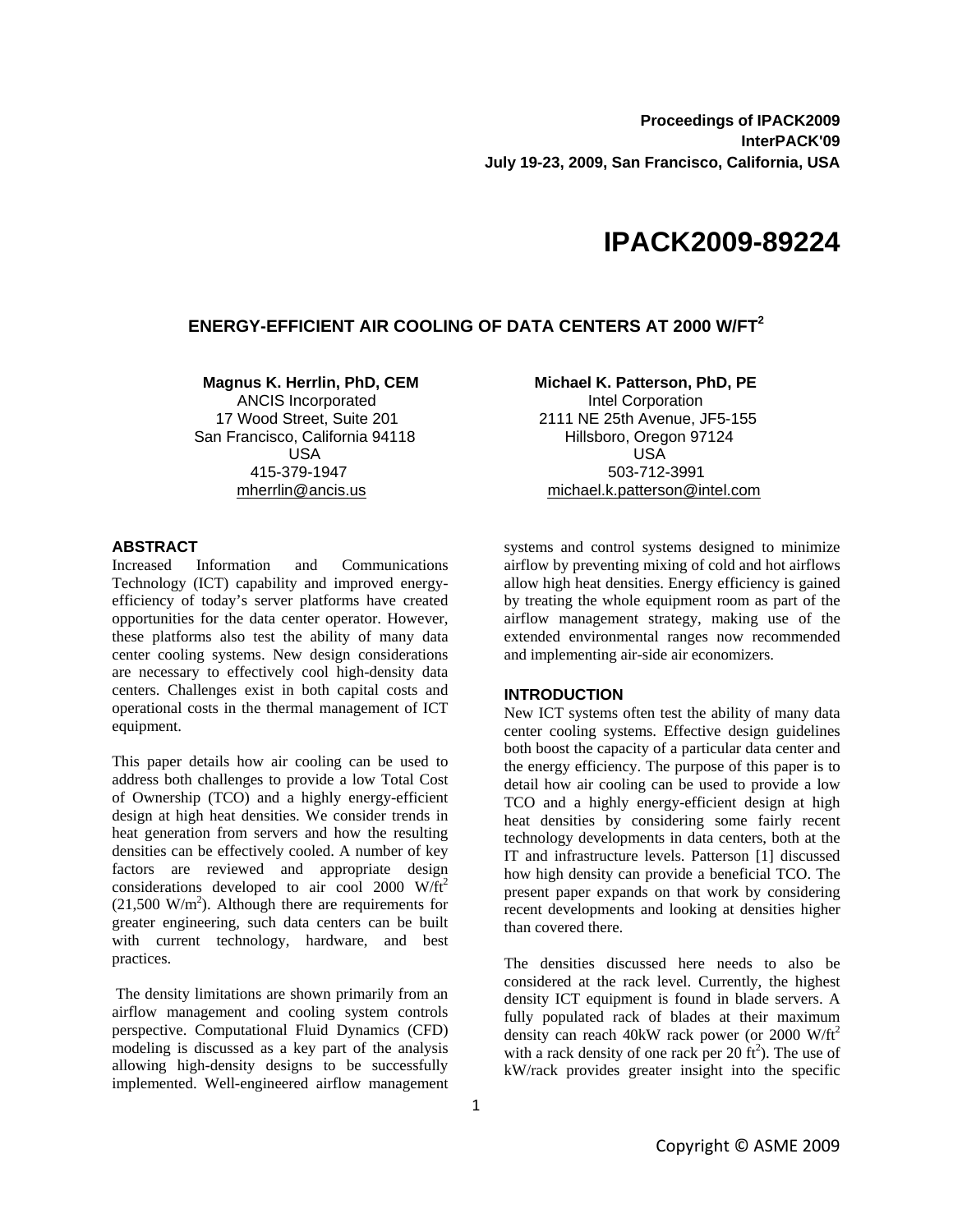rack-level cooling and power challenges. W/ $\text{ft}^2$  can vary as the equipment layout and rack density affect the value greatly;  $W/ft^2$  is a better metric for overall site capacity planning.

# **CONTRIBUTING FACTORS**

The boost in cooling capacity and energy efficiency depends on a cascading effect of several contributing factors, including air-side economizers, relaxed environmental guidelines, improvements in temperature control strategies, Variable Air Volume (VAV) systems, enclosed equipment aisles, and higher ICT equipment temperature rise. These key factors are reviewed sequentially and appropriate design considerations developed.

### **Air –Side Economizers**

The energy efficiency of air-cooled data centers is boosted by the wider acceptance of air-side economizers; a technology that has been successfully used in telecom centers for decades. With correct design and maintenance, savings are obtainable in most climates in the US and mechanical cooling can virtually be eliminated in some. When designed and maintained correctly, air quality can be maintained with minimal risk to the data center equipment. For example, some of the most sensitive facilities in existence, the semiconductor fabrication facilities, use very large amounts of outdoor air. The design of the economizer is imperative. It should allow blending of outdoor air and return air as well as allow partial chiller operation or the savings will be substantially reduced.

# **Relaxed Environmental Guidelines**

The tight environmental controls as published by ASHRAE [2] have been replaced with wider environmental ranges. The updated ASHRAE Thermal Guidelines [3] has taken a step in that direction by increasing the recommended equipment intake temperature range to 65°-80°F (18°-27°C). This is now identical to the one specified by NEBS [4]. The result of operating at a higher temperature is more opportunities to save energy with or without air-side economizers. At these temperatures, the number of hours per year available for free cooling is greatly increased from the excessively cool supply temperatures that many data centers typically use. A survey by DatacenterDynamics [5] demonstrated the magnitude of over-cooling. 88% of the respondents were running below 75°F (24°C), with over 20%

being below the minimum ASHRAE guideline of 65°F (18°C).

The wider range does not in and of itself allow higher density, but it does reduce the operating costs and should be part of any design for a new data center.

The ASHRAE guideline also changed the lower end on the humidity range, switching from a relative humidity (RH) guideline to one based on dew-point. The change has two benefits. The first is that the control of the cooling and humidification systems is much simpler with a dew-point limit. Second, the change lowered the humidity levels in much of the recommended temperature range, again adding to the number of hours per year where no additional treatment of the air is required.

The updated ASHRAE Thermal Guideline also addresses how to show compliance with the new temperature range. The Rack Cooling Index (RCI)™ is a performance metric [6] explicitly designed to gauge compliance with the thermal guidelines of ASHRAE (or any thermal guideline with recommended and allowable temperature ranges) for a given data center. This index compresses the intake temperatures to two numbers,  $RCI_{HI}$  and  $RCI_{LO}$ .

Over-temperatures exist once one or more intake temperatures exceed the maximum recommended temperature. Similarly, under-temperatures exist when intake temperatures drop below the minimum recommended. An  $RCI<sub>HI</sub>$  of 100% means no overtemperatures whereas an  $\text{RCI}_{\text{LO}}$  of 100% mean no under-temperatures. Both numbers at 100% indicate that all temperatures are within the recommended temperature range, i.e., absolute compliance. The lower the percentage, the greater probability (risk) intake temperatures are above the maximum allowable and below the minimum allowable, respectively. Indication of such potentially harmful thermal conditions is provided by a warning flag "\*" appended to the index. An index value below 90% is often characterized as poor.

Work by Herrlin, shown in Figure 1, proposes a chart for ICT-equipment air intake temperature compliance incorporating the  $RCI<sub>HI</sub>$  and  $RCI<sub>LO</sub>$  [7]. The thermal compliance should be checked whenever the data center design or operations is changed such that it may affect the thermal equipment environment.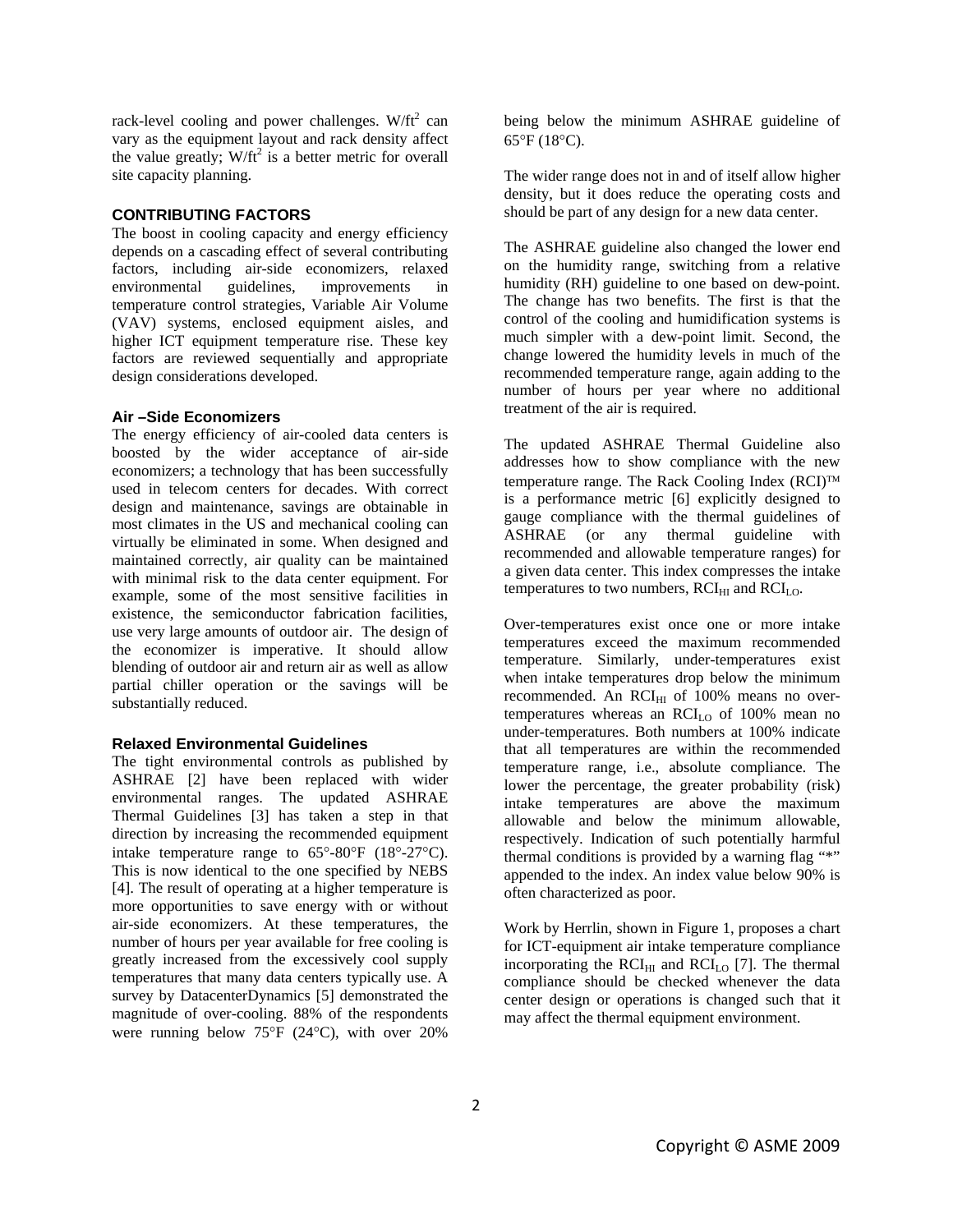

**Figure 1: Proposed chart for ICT-equipment air intake temperature compliance by Herrlin [7].** 

#### **Intake Temperature Control with VAV**

Conventional control of cooling capacity is based on monitoring the return air temperature back to the air handler. However, the return temperature has little to do with the temperature that the air-cooled electronic equipment depends on for reliable operation. The norm has been to adjust the return temperature to control a few hot spots. This control method leads to costly overcooling of the rest of the data center.

Results from the Fall 2006 Liebert Data Center Users Group [8] meeting showed that of the respondents a full 76% were using thermostats in the return path to the Computer Room Air Conditioners (CRACs). To compound the less than optimum design, more than 92% of the respondents had set-points below 72°F (22°C). So not only are they measuring the temperature in a poor place, the CRAC *return* temperature is often cool enough to be supplied directly to the servers. Unfortunately these specific questions were not re-surveyed in latter years but it is the authors' beliefs that there has not been any significant change to these trends.

Today, intake or near intake temperatures can be used to control the cooling capacity by rearranging the perforated floor tiles and by utilizing VAV fans to ensure compliance with industry thermal guidelines. At least two energy benefits result; namely, increased supply air temperature (less chiller energy and better air-side economizer utilization) and reduced supply air volume (less fan energy). Correctly implemented, the end result is curtailed wasteful over-provisioning and improved equipment environment. Any adjustments of the supply temperature set-point or supply air volume control strategy should trigger a check of the thermal equipment environment, for example, by using the RCI.

# **Enclosed Equipment Aisles**

An engineered airflow management system designed to minimize airflow by preventing mixing of cold and hot airflows is a prerequisite for allowing high heat densities. By utilizing enclosed equipment aisles, the inherent capacity of a raised-floor system may be increased substantially. One of the key limitations of raised-floor plenums is the poor pressure distribution at higher airflow rates. A poor pressure distribution means an unpredictable airflow through the individual perforated floor tiles or grates and variable airflow to the ICT equipment.

Figure 2 shows a high-density design of 380 W/ft<sup>2</sup>  $(4100 \text{ W/m}^2)$  for an Intel data center based on CFD modeling performed by ANCIS. Two cold equipment aisles are shown with three rows of grates in each. Due to variations of raised-floor pressure, the airflow through the grates varied  $-62\%$  to  $+45\%$ . With a conventional open architecture, such variations lead to hot and cold spots. By incorporating air barriers to enclose the cold equipment aisles, however, the pressure distribution became a nonissue due to an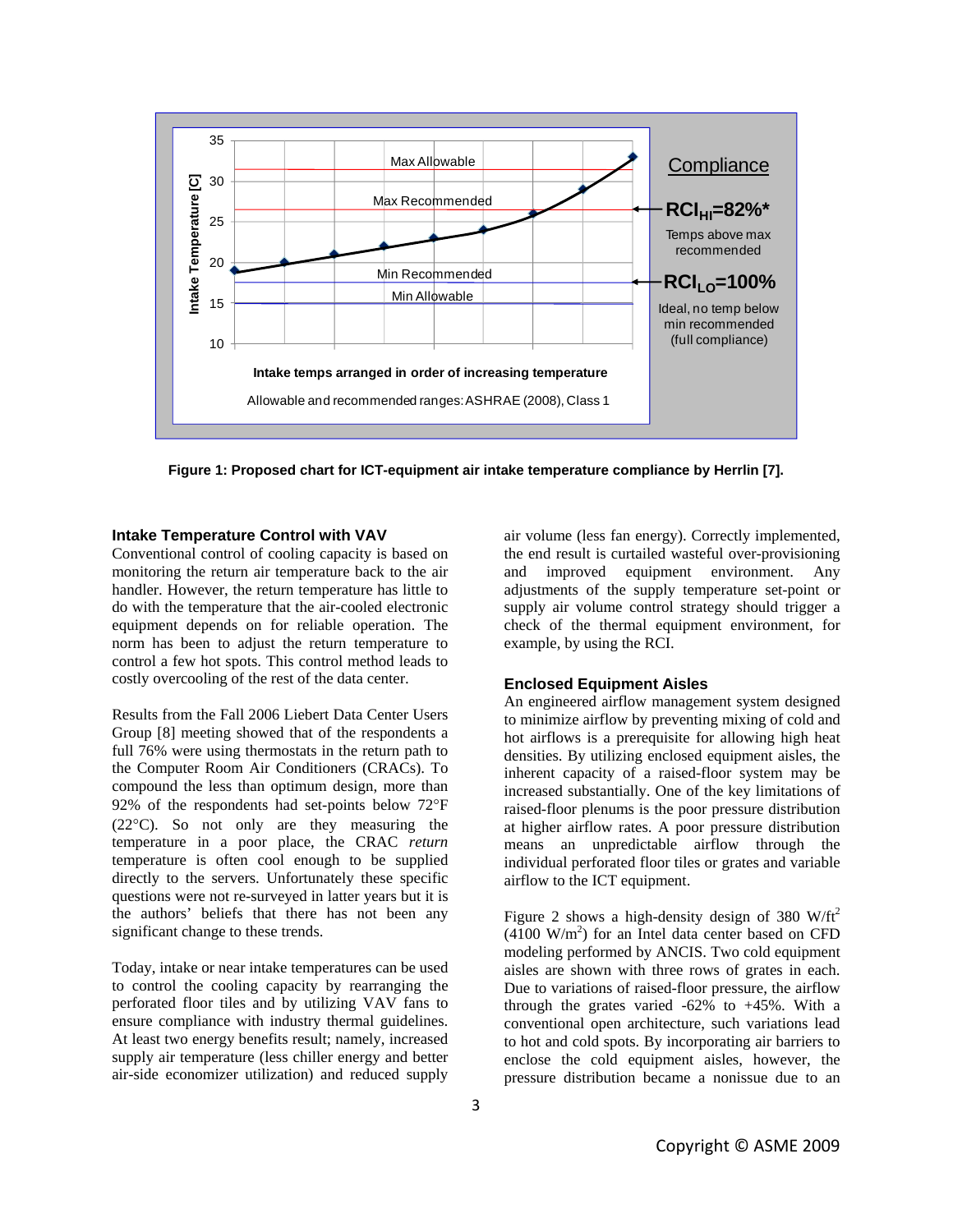effective averaging of the airflow rates through the grates located in each enclosed aisle. The  $RCI<sub>HI</sub>$  and  $RCI<sub>LO</sub>$  both improved to 100% (ideal).

Figure 3 was published by ASHRAE [9] to show the raised-floor capacity boost from deploying cold-aisle enclosures. Compared to an open architecture, the semi-enclosed architecture (doors to the cold aisles) improves the thermal conditions, that is, higher  $RCI_{HI}$ 

values. The fully enclosed design, however, provides a truly striking improvement of the thermal environment. Even at  $30kW$  per rack, the RCI $_{HI}$  is elevated to 100% (ideal). By utilizing fully enclosed cold aisles, the capacity of the raised floor was increased by an estimated two-three times.



**Figure 2: Inadequate grate airflow distribution due to poor raised-floor pressure.** 

The implications are great. Many data centers that are running out of capacity due to limited raised-floor heights can be reconfigured with cold-aisle enclosures to allow very significant heat densities. This should provide a welcome relief for many data center operators. The open and semi-enclosed architectures could be forced to  $RCI_{HI}=100\%$  by increasing the supply airflow rate and accepting an energy penalty. At high densities, however, it is difficult to combat poor thermal conditions by increasing the supply airflow alone; a lower supply temperature is also generally required, further increasing the energy penalty.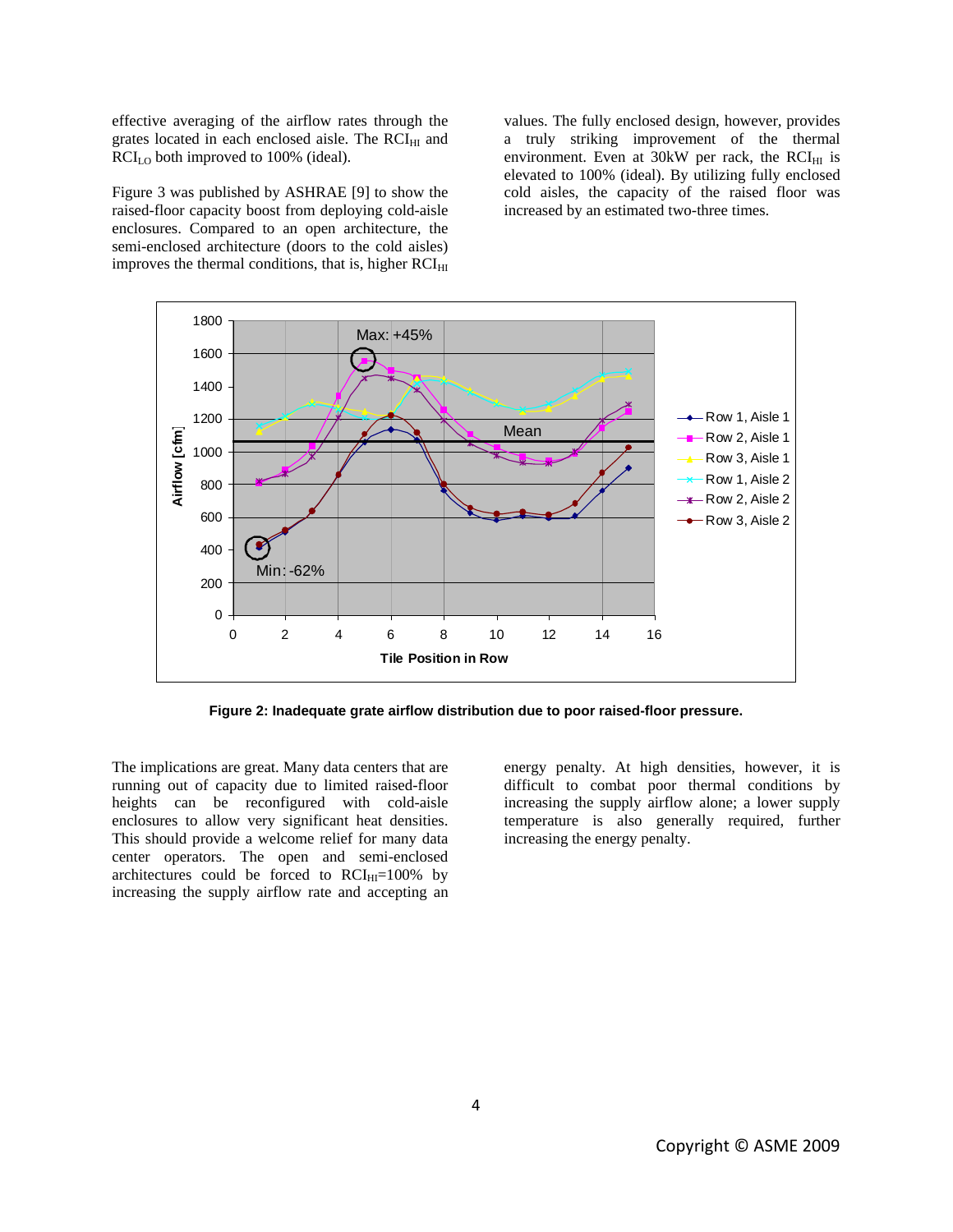

Figure 3: Thermal management improvement by cold-aisle containment as measured by RCI<sub>HI</sub> [9].

The figure above was developed for a new supercomputer center by performing parametric runs with an established Computational Fluid Dynamics (CFD) model. Without such an advanced tool, this analysis would have been difficult to perform. CFD modeling is a key part of the analysis allowing highdensity designs to be successfully designed and implemented.

Another less obvious implication of the enclosed hot or cold aisle is the benefit to reduce static pressure requirements of the cooling fan by using a more open floor tile. Typically 25% open tiles are used which can provide a reasonable airflow balance in the space. This balance is due to the high restrictive loss caused by the 25% open tile. If those tiles would be replaced with 56% open grates there would be a significantly less pressure drop across the floor tile. Initially this is a desirable result, however accompanying this is a much poorer airflow balance. With the more open tiles, the under floor layout and arrangement becomes a much greater impact on airflow resulting in a widely varying airflow tile to tile.

Only in the case of hot or cold aisle segregation does this imbalance not create significant issues and/or inefficiencies. In the segregation case, when properly controlled, the cold aisle becomes self balancing and can be largely unaffected by the different flows more prevalent in the more open tile designs. This advantage can then provide a significant energy use benefit requiring much less fan power to drive the air in the hot or cold aisle segregation strategy due to the more open tiles.

# **Higher Equipment Temperature Rise**

As discussed above, improved cooling infrastructure allows radically higher heat densities in data centers. Another significant boost comes from the ITC equipment itself. New blade servers do not operate at the conventional  $25^{\circ}F$  (14 $^{\circ}C$ ) temperature rise but rather near twice that rise. The implications are again great. For the same heat load, only half of the air volume needs to be provided to cool the equipment. This will either double the cooling capacity of the raised floor cooling system or reduce the fan energy significantly (or a combination of the two). According to the fan laws, reducing airflow by  $\frac{1}{2}$ reduces fan energy by 87%.

The goal of the electronic equipment manufacturers is to maximize the temperature rise to limit the required airflow rate. This design change will reduce fan and fan-energy requirements as well as reduce the acoustical noise. For high-density racks as discussed in this paper (30-40kW per rack), there are significant design challenges to provide adequate cooling airflow rates at a reasonable noise level if they were